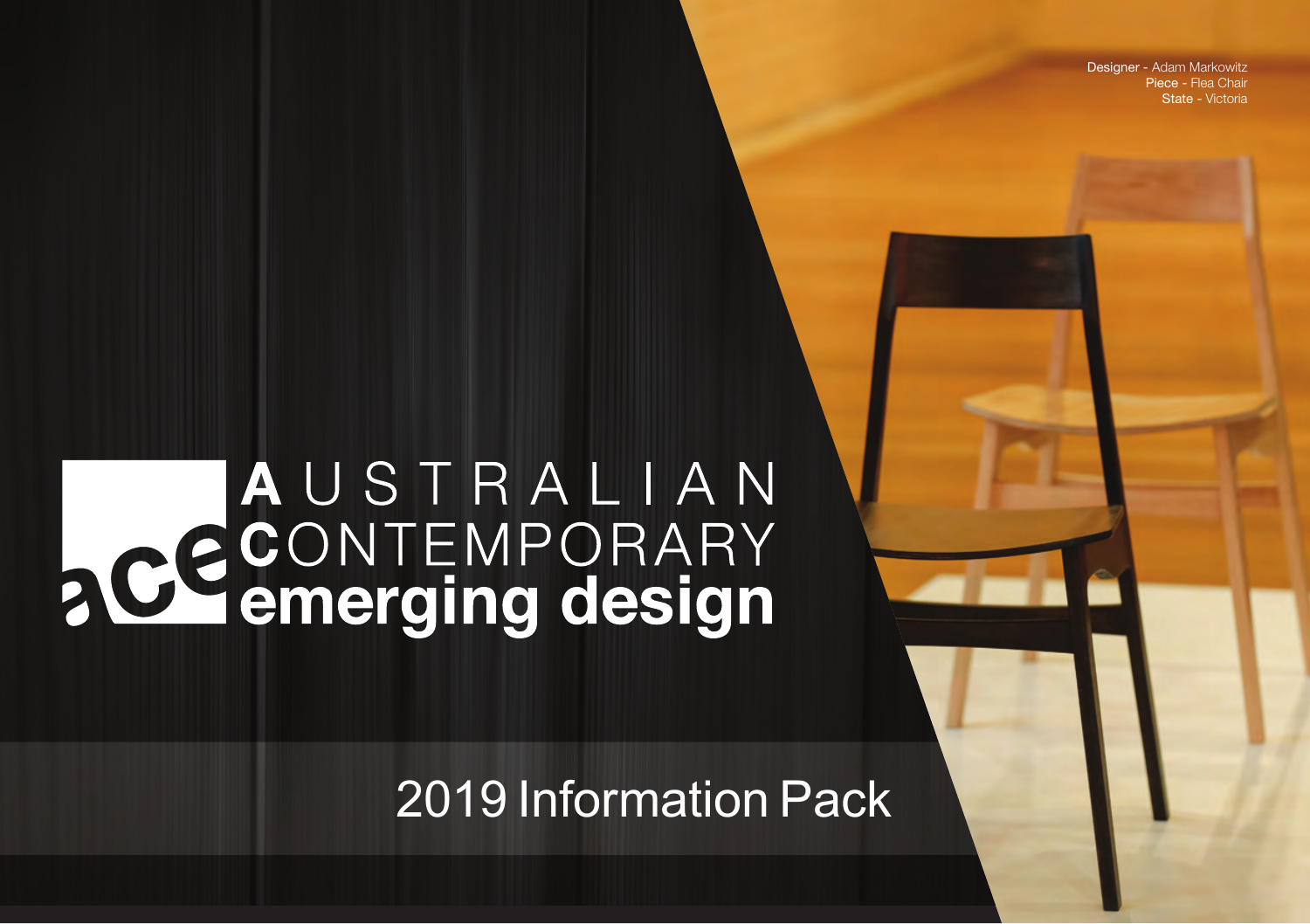Designer - Andrew Beveridge Piece - Fomu Coffee State - Victoria

# INTRODUCTION

The future of Australian furnishing design lies in the hands of emerging designers.

The role of the Australasian Furnishing Association is to provide an arena to acknowledge and showcase the work and the potential of these amazing creative Australians to national and international markets.

As the enthusiasm and passion for design continues to evolve, future generations of furnishing and interior designers and makers must be assured that there is support from the national peak body for the industry, the AFA, and the design community as a whole.

The Australian Contemporary Emerging (ACE) Design Awards reflect the vision of Australian design and are open to masters; emerging designers and students from all fields related to the furnishing industry.

For more information please visit: awards.australianfurniture.org.au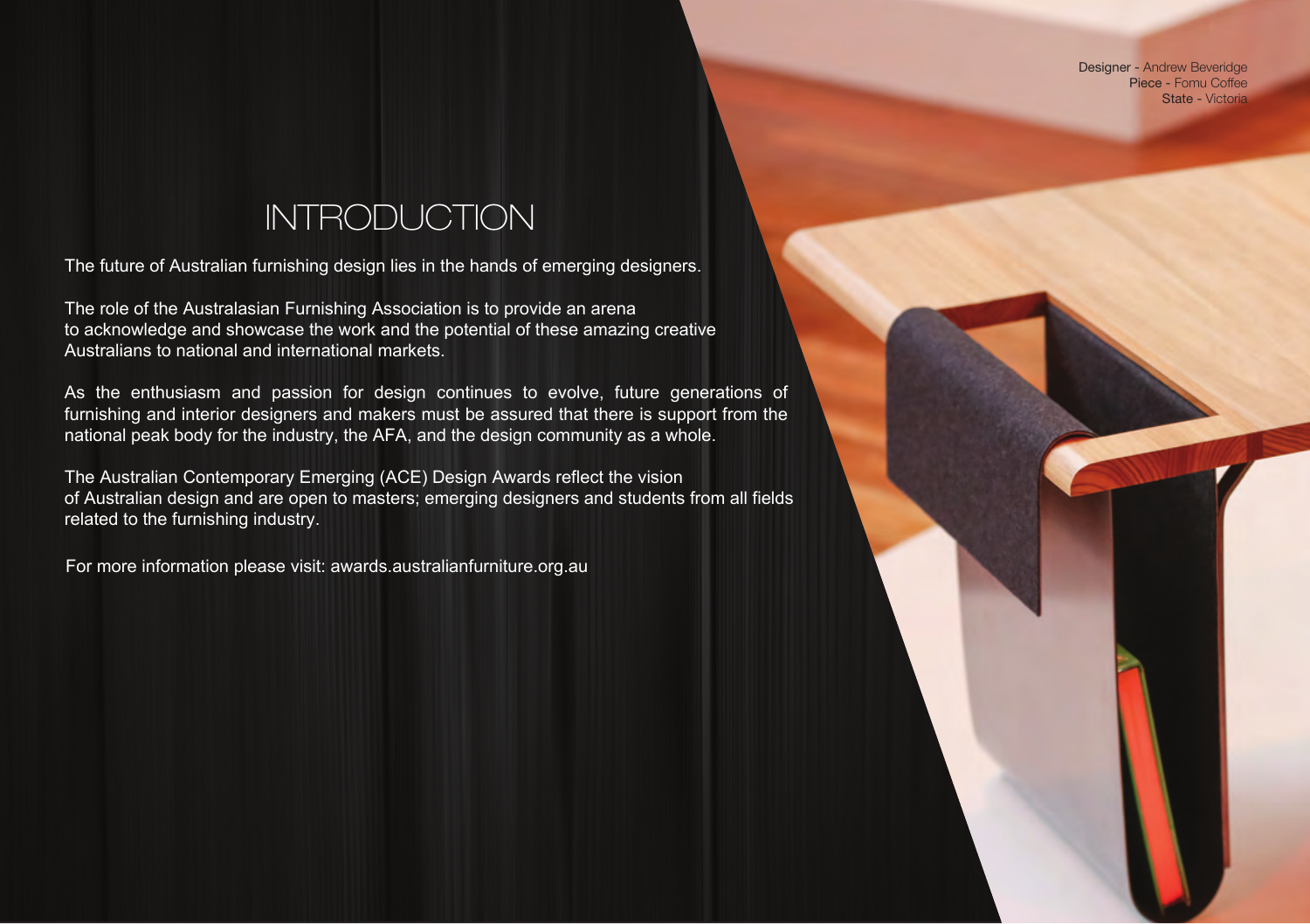# **CATEGORIES**

## The Gold Medal Award (Combined Category)

Selected from all Finalists. This award reflects an entry that covers all the major elements of design, manufacturing and market relevance. It does not have to be the best in all of these categories, however, it must meet all of these requirements in an overall sense. That is, it is a well resolved and complete design.

# The Cutting Edge Award (Combined Category)

Selected from all Finalists. This award recognises a piece that has true innovation in its design, production, marketability or potential for development. This piece does not have to be the most resolved in other areas or the best, but it must display and show the most innovative solution in its intent. This piece could require further work to bring it to market standards and or to completion for production, however it shows promise led by its innovative idea.

## Creative Vision Award (One Per Nominee Type)

Selected from Category Finalists. This award recognises an entry that successfully ties together the main elements of design. It recognises an entry that is visually mature. This entry does not however have to be finished to completion, but must be developed to prototype. Additional engineering and production design may be required to bring the work from prototype to be viable for completion to production.

## Craftsmanship Award (One Per Nominee Type)

Selected from Category Finalists. This award recognises the entry that not only incorporates great design but also demonstrates high levels of difficulty and quality of craftsmanship in its production. This award acknowledges not only the design ability of the designer but also the complexity and investment of time and skill required to produce the entry.

## The People's Choice Award (Combined Category)

Selected from all Finalists. This award reflects an entry that is voted on by the voting public.

Designer - Kristina Melnikova Piece - Squiggle 2 State - Western Australia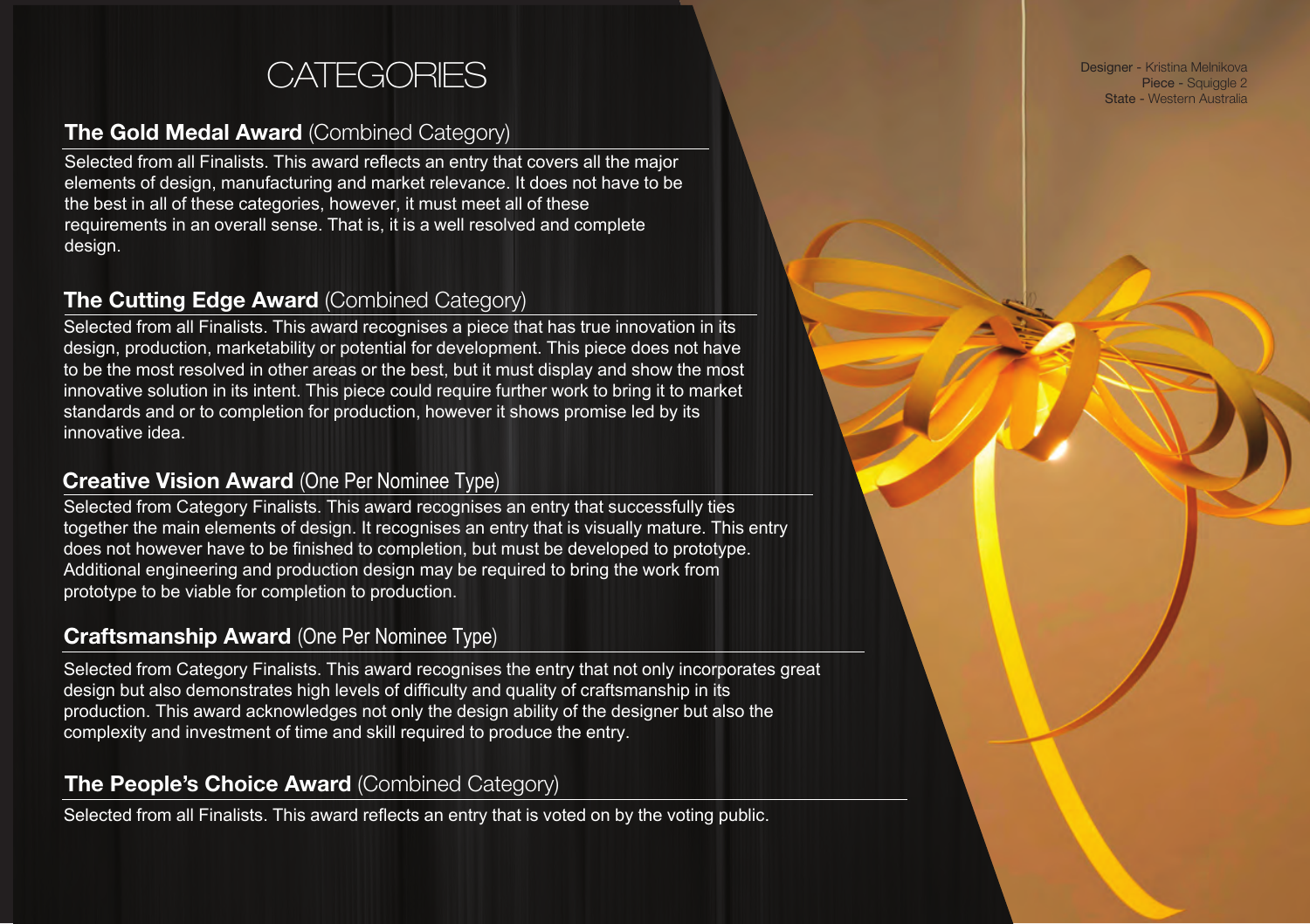# CONDITIONS OF ENTRY

Designers are permitted to submit as many original designs as they wish. Entries previously submitted for other awards or displayed elsewhere are eligible for entry; however, all original designs must have been completed between October 2017 and March 2019.

## Designer/Maker restrictions

Each original design entered may be designed and/or made by one individual or as a collaborative project. All person/s involved in the collaboration MUST be listed in the nomination forms and fit the eligibility criteria of

#### CATEGORY 1- STUDENT

Current students of design, manufacturing, specialist trades, and other industry related subjects. Must currently be enrolled in an educational course regardless of whether in a community course or with a Registered Training Organisation (RTO), but does not have to be a furniture related course. The entry may be for product design, free standing or fixed furniture or furnishings or interior design. International Students currently enrolled in Australian Training Institutions are ineligible to enter. All students will be required to have endorsement from their RTO.

#### CATEGORY 2 - EMERGING DESIGNERS/MAKERS

Persons with five (5) years or less active industry experience including Furniture Designers, Industrial Designers, Architects, Interior or Designers etc.

#### **CATEGORY 3 - MASTER DESIGNERS/MAKERS**

Persons with five (5) years or more active industry experience including Furniture Designers, Industrial Designers, Architects, Interior or Designers etc.

Entries not meeting these criteria will be disqualified.

# Access to piece/s

All nominated pieces MUST be available for judging until the awards closing date.

# Safety Restrictions

All pieces must be designed to meet Australian Standards and be compliant with mandatory regulations assigned to components, materials and or finished products.

Designer - Kianoosh Kavoosi Piece - Orbit Table State - Western Australia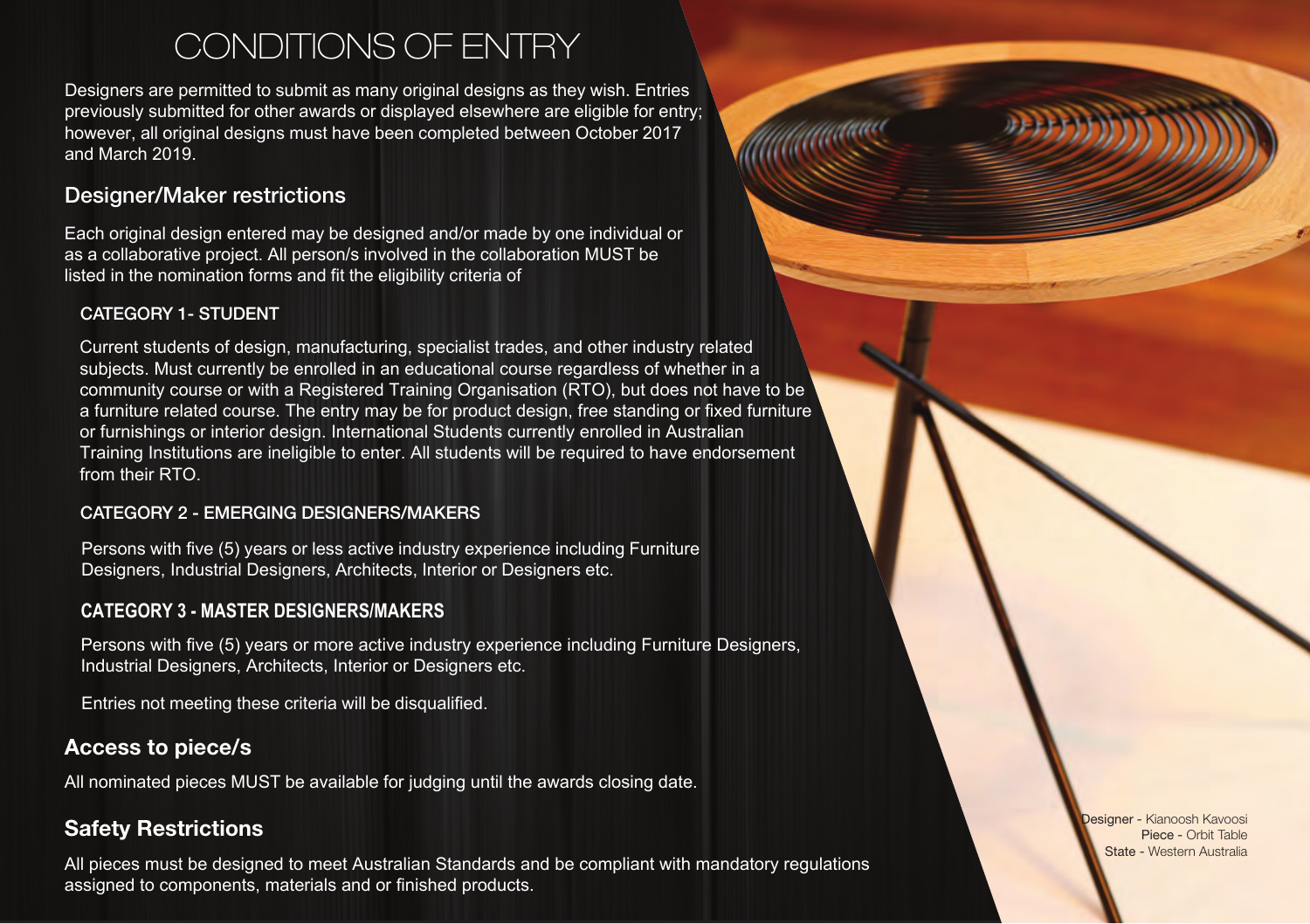# HOW TO ENTER

Designer - Meghan Kelly Piece - Barwon Light State - Victoria

*<u> MANAGERI SERGEN SERGEN SERGEN SERGEN SERGEN SERGEN SERGEN SERGEN SERGEN SERGEN SERGEN SERGEN SERGEN SERGEN S*</u>

Entrants must complete the Application Form, inclusive of the submission of a 200 word statement outlining the following:

- 1. Name of design and designer(s)
- 2. The date the piece was completed
- 3. School of attendance (for student applicants) plus year of Study/ Course
- 4. Information about the entry, which must include:
	- Brief (intent of the design who is it designed for and why was it created
	- Design Solution and impact on end user
	- Description of Product
	- Materials used
	- Use of new technologies design innovation (if applicable)
	- Sustainability notes (if applicable)
	- "Green" notes (if applicable)
	- Cost to complete (if applicable)
	- Processes used in design or manufacture, including any new methods or application adopted from other indusrty technologies

# Applications must also include

• Six or more digital images.

Two image to be between 4mb and 300 dpi. One image must show the complete work, one must show detail, and two images must show alternate design phases..

- 3D rendered images will be accepted. There are no software restrictions in submitting 3D rendered images, so long as they are compatible and able to be opened with standard packages.
- The photos must be taken in front of a white background and be in focus. Images used are to explain the design. ALL images must be provided in EPS, JPEG or PNG format, be of high quality and photographed in front of a white background
- It's important to note that some designs do not translate well out of context, and it is the designer's responsibility to choose how they wish to present their work and if minor props are required eg: hall stand with a hat to demonstrate its purpose if not obvious.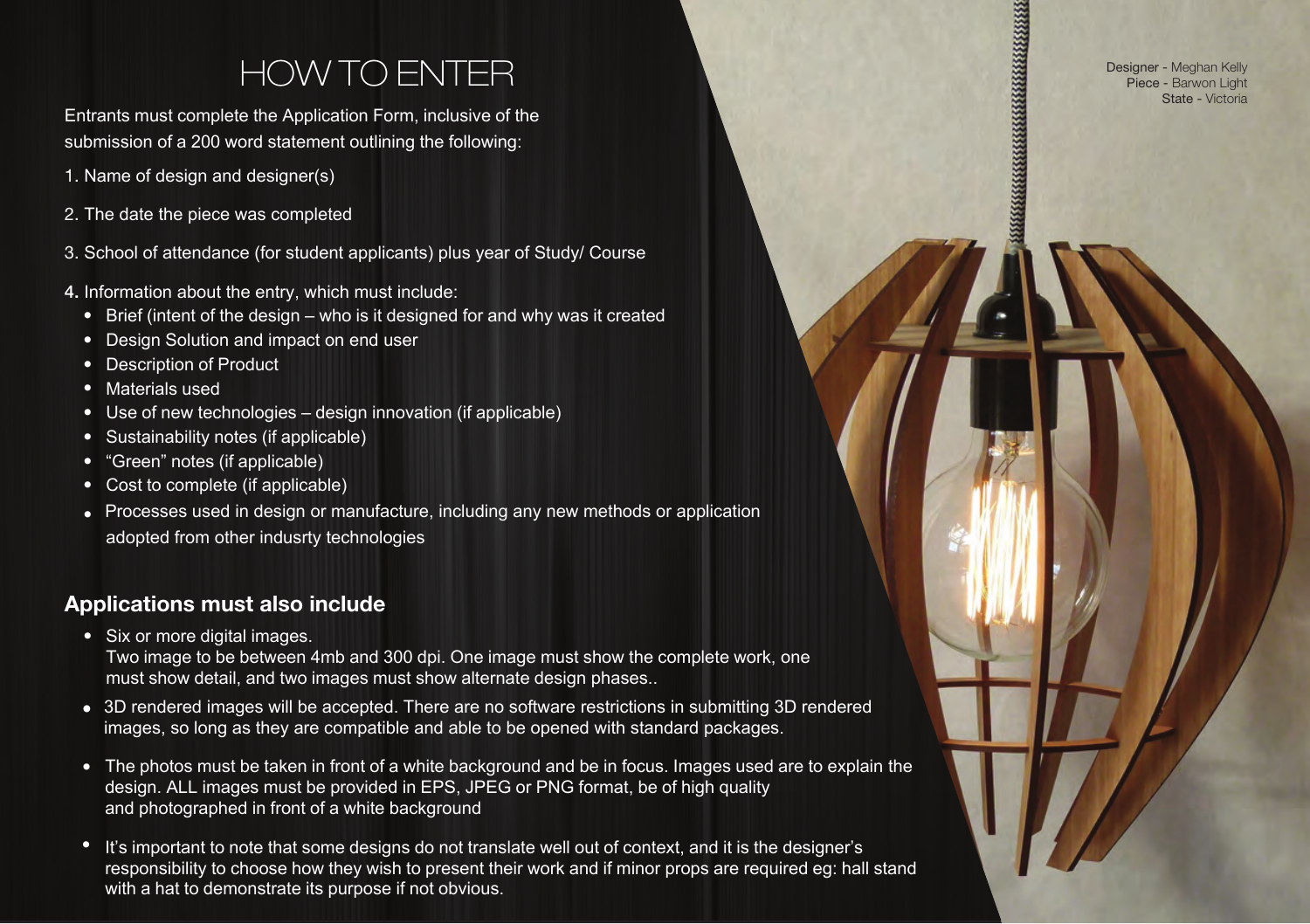# JUDGING

A panel of industry professionals will be appointed and publicly announced closer to the date of the Awards.

It is important for the integrity of the awards that the judges are notarised and respected individuals in their industries. It is also important that the selection of judges reflects the broad nature of the industry, including but not limited to interior designers, architects, other designers and makers, journalists, bloggers, stylists, manufactures, other professionals from industries. All judges' decisions will be final.

#### **All judges' decisions will be final.**

Judging will be completed adopting the following process

- Jury the entries with the use of the digital images and entry form information
- Finalists selected and notified.
- All Finalist's pieces will be judged digitally.

The Judging will be finalised by Friday 3rd May 2019. Each item shall be on public display via digital channels and the general public will have the opportunity to vote for the 'People's Choice Award'. Each nominated item will be professionally photographed during the judging process. These images shall remain copyright of the AFA for future media/promotional and historical archive purposes

> Designer - Callum Campbell & Jack Flanagan Piece - Grain Stool State - Western Australia